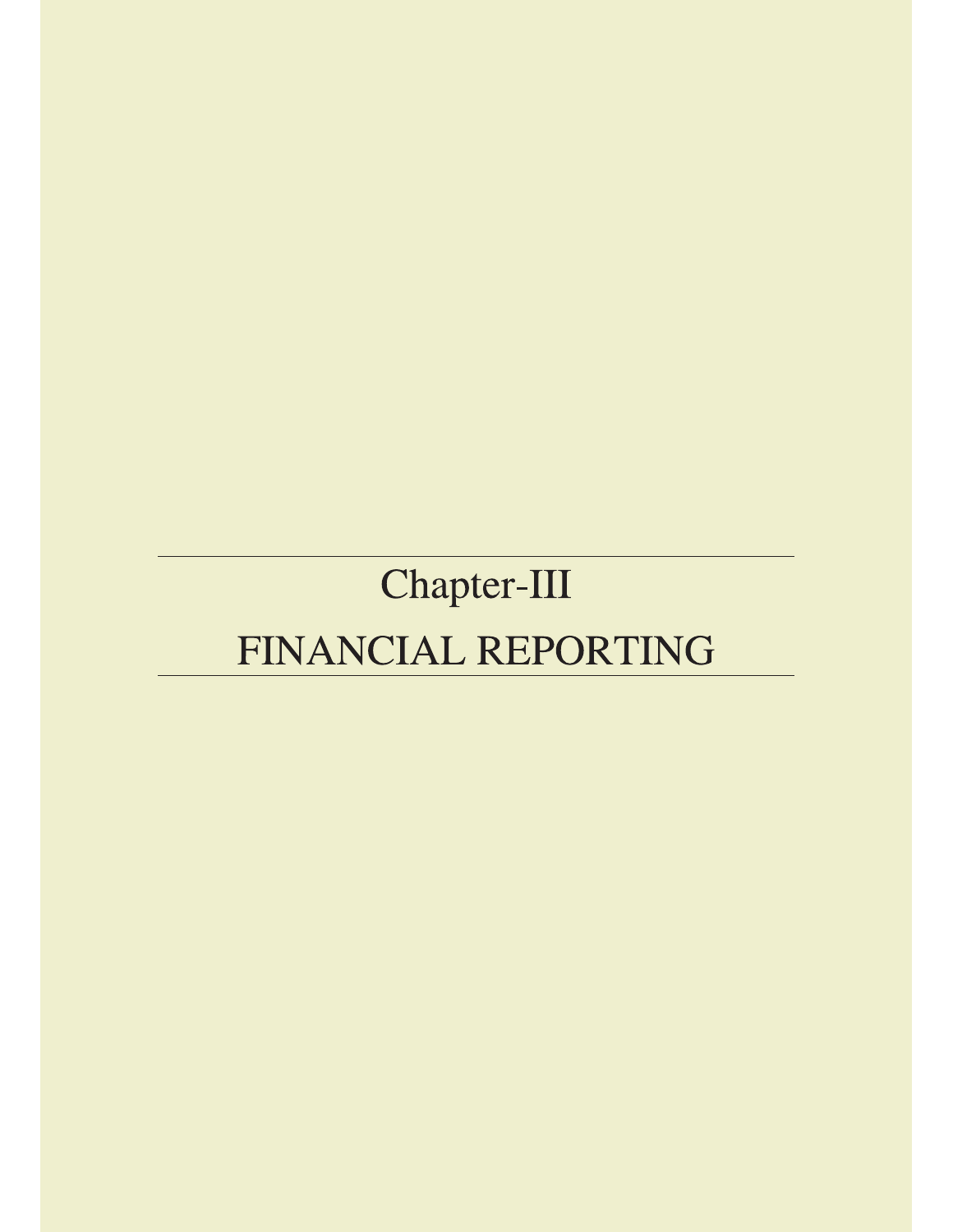## **CHAPTER III**

## **Financial Reporting**

A sound internal financial reporting system based on compliance with financial rules is one of the attributes of good governance. This Chapter provides an overview and status of compliance of the departments of the State Government to various financial rules, procedures and directives during the current year.

#### **3.1 Delay in furnishing utilization certificates**

In the case of conditional grants a formal utilization certificate about the proper utilization of the grant from the administrative, technical and financial point of view should be furnished to the Accountant General (A&E) by the sanctioning authority. As on 31 March 2011, 42204 UCs for an aggregate amount of  $\bar{\tau}$  16,286.97 crore were in arrears. The position for last three years is given in **Table.3.1**.

| Year          | Number of UCs awaited | <b>Amount involved</b><br>$(3\overline{3})$ crore) |
|---------------|-----------------------|----------------------------------------------------|
| Up to 2008-09 | 30622                 | 7.987.03                                           |
| 2009-10       | 8139                  | 1.396.40                                           |
| 2010-11       | 3443                  | 6.903.54                                           |
| Total         | 42204                 | 16,286.97                                          |

**Table 3.1: Year-wise position of outstanding utilization certificates** 

## **3.2 Delays in submission of accounts/audit reports of autonomous bodies**

The Government has set up several autonomous bodies in the field of Agriculture, Housing, Labour Welfare, Urban Development, etc. The audit of accounts of 48 autonomous bodies in the State has been entrusted to the CAG. The status of entrustment of audit, rendering of accounts to Audit, issuance of Separate Audit Reports and their placement in the Legislature are indicated in **Appendix 3.1**. The frequency distribution of autonomous bodies according to the delays in submission of accounts to Audit and placement of Separate Audit Reports (SAR) in the legislature after the entrustment of audit to CAG is summarized in **Table.3.2**.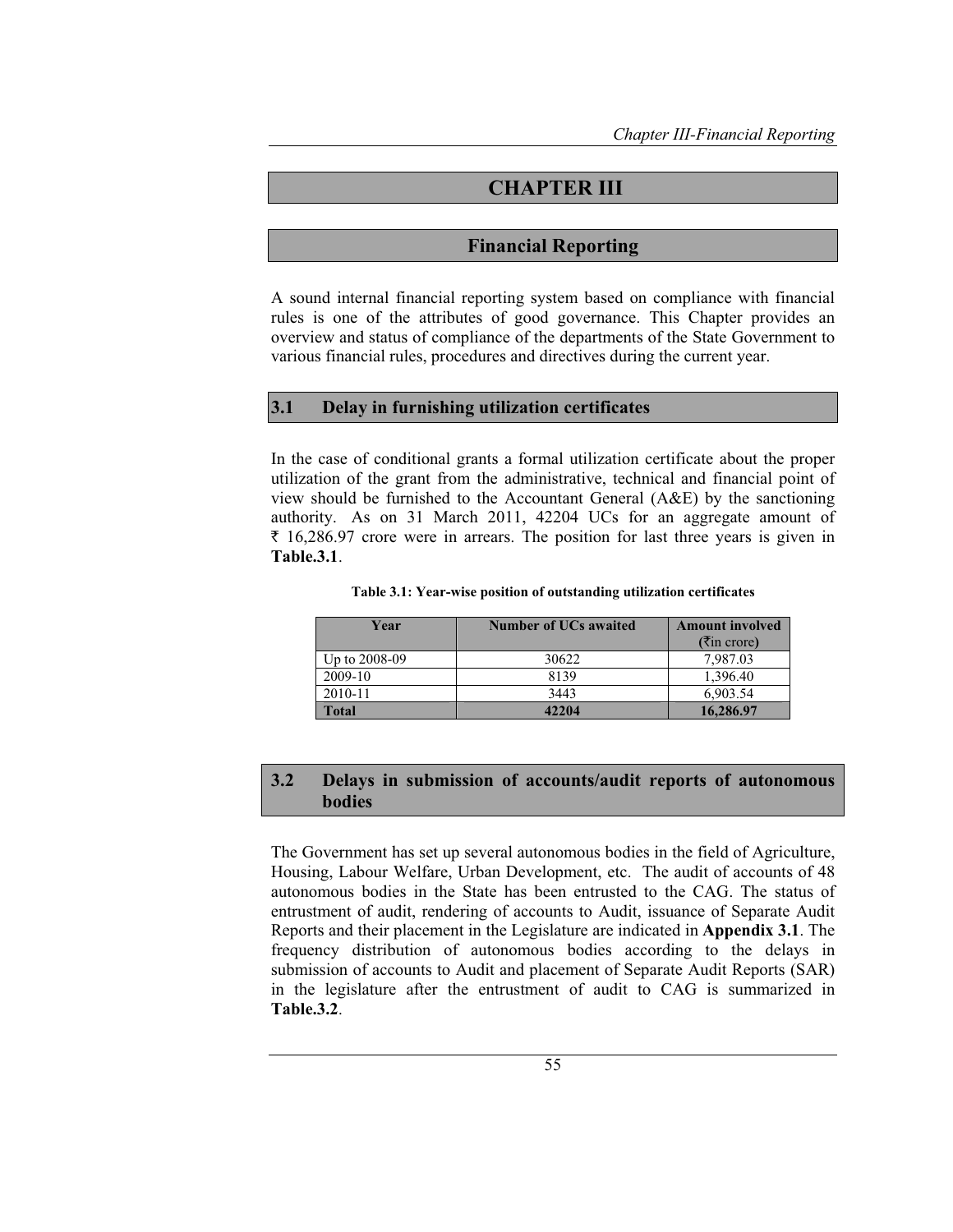| <b>Delays</b><br>in<br>submission of<br>accounts<br>(in months) | <b>Number</b><br>of <sub>1</sub><br>autonomous<br><b>bodies</b> | <b>Reasons for delay</b>                                                      | <b>Delays</b><br>in<br>submission of<br><b>SARs</b><br>in<br>legislature<br>(in years) | Number of<br>autonomous<br><b>bodies</b> |
|-----------------------------------------------------------------|-----------------------------------------------------------------|-------------------------------------------------------------------------------|----------------------------------------------------------------------------------------|------------------------------------------|
| $0 - 1$                                                         |                                                                 | Non-approval of<br>accounts by Board<br>of Governors and<br>non-submission of | $0 - 1$                                                                                | 02                                       |
| $1 - 6$                                                         | --                                                              | accounts by others.<br>Correspondence                                         | $1 - 2$                                                                                |                                          |
| $6 - 12$                                                        |                                                                 | with the units and                                                            | $2 - 3$                                                                                | 01                                       |
| $12 - 18$                                                       | 01                                                              | at the ministry is                                                            | $3 - 4$                                                                                |                                          |
| $18 - 24$                                                       |                                                                 | going on for<br>submission of                                                 | $4 - 5$                                                                                |                                          |
| 24 $\&$ above                                                   | 46                                                              | accounts.                                                                     | 5 & above                                                                              |                                          |
| <b>Total</b>                                                    | 47                                                              |                                                                               |                                                                                        | 0 <sub>3</sub>                           |

**Table 3.2: Delays in submission of accounts and tabling of Separate Audit Reports** 

Out of 48 units, 45 units did not submit their accounts since the inception of the unit (1997-98 to 2006-07) even after the lapse of four to 12 years and three units did not submit their accounts regularly due to non-approval by the Board's of Governors and submission of account by others (**Appendix 3.1**).

## **3.3 Misappropriations, losses, defalcations, etc.**

The Government reported 3164 cases of misappropriation, losses, defalcation, etc. involving Government money amounting to  $\bar{\tau}$  46.21 crore up to the period March 2011 on which final action was pending. A large number of cases amounting to  $\bar{\tau}$  13.86 crore and  $\bar{\tau}$  27.40 crore were pending for recovery/regularization against Forestry & Wild-life and School Education departments respectively. The department-wise break up of pending cases of misappropriation, losses, defalcations etc. and write-offs for 2010-11 and their age-wise analysis are given in **Appendix 3.2** and **Appendix 3.3** and the nature of these cases is given in **Appendix 3.4.** The age-profile of the pending cases and the number of cases pending in each category–theft and misappropriation/loss as emerging from these appendices are summarized in **Table 3.3.**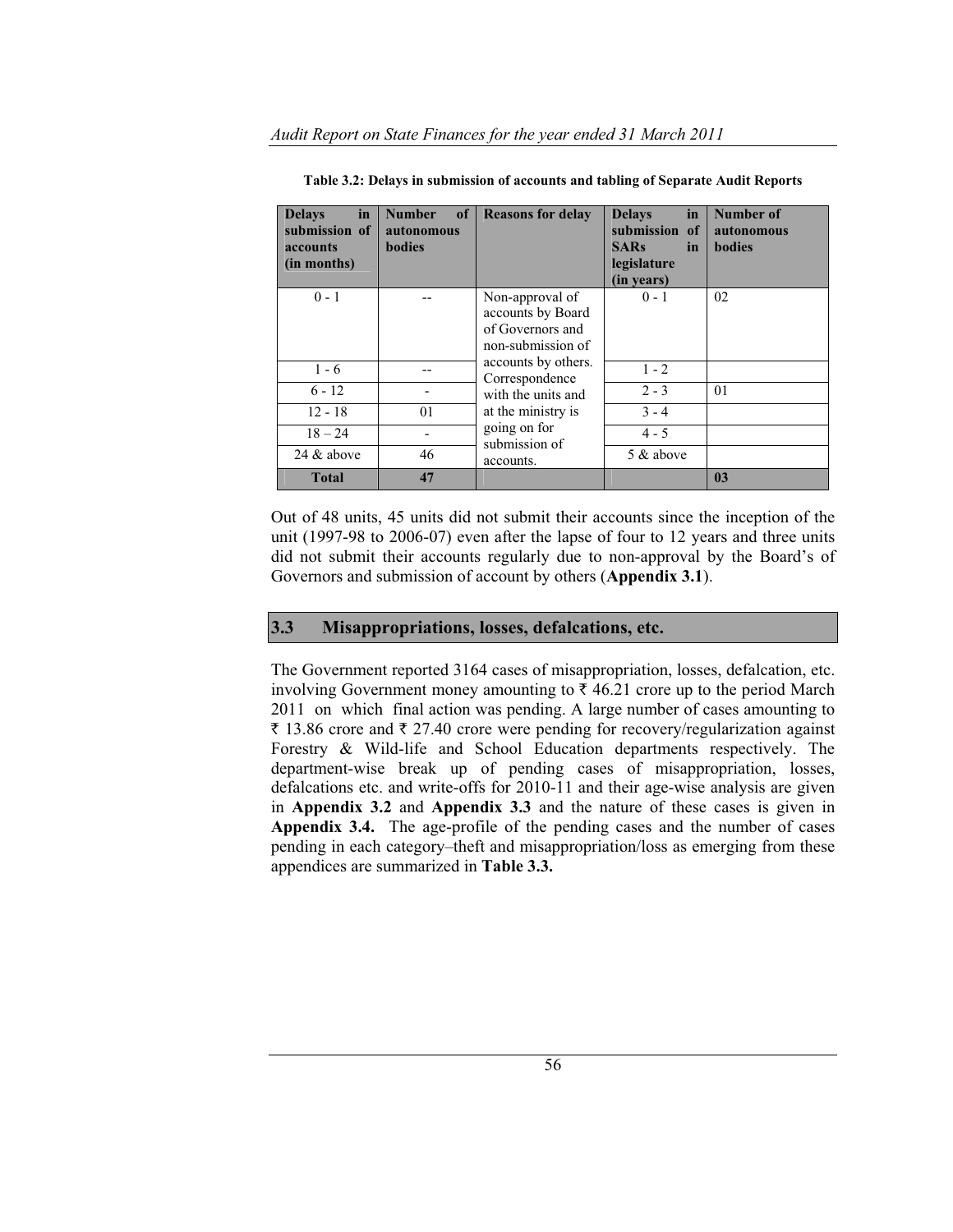| Age-profile of the pending cases |                    | Details of the pending cases              |                                                   |                    |                        |
|----------------------------------|--------------------|-------------------------------------------|---------------------------------------------------|--------------------|------------------------|
| Range in<br>years                | Number of<br>cases | <b>Amount</b><br>involved<br>$(5 \infty)$ | Nature of the case                                | Number of<br>cases | <b>Amount involved</b> |
| $0 - 5$                          | 468                | 32.69                                     | Theft                                             | 227                | 2.20                   |
| $5 - 10$                         | 501                | 3.48                                      |                                                   |                    |                        |
| $10 - 15$                        | 506                | 5.11                                      | Misappropriation/                                 | 2937               | 44.01                  |
| $15 - 20$                        | 439                | 1.75                                      | Loss of material                                  |                    |                        |
| $20 - 25$                        | 710                | 1.91                                      | <b>Total</b>                                      | 3164               | 46.21                  |
| $25 \&$ above                    | 540                | 1.27                                      | Cases of losses<br>written off during the<br>year | 30                 | $4.09$ lakh            |
| <b>Total</b>                     | 3164               | 46.21                                     |                                                   |                    |                        |

**Table 3.3: Profile of misappropriations, losses, defalcations, etc.** 

Thirty cases of losses involving an amount of  $\bar{\tau}$  4.09 lakh written off during 2010-11 have been detailed in **Appendix 3.3***.*

A further analysis indicated that the reasons for which the cases were outstanding could be classified in the categories listed in **Table 3.4**.

| Table 3.4: Reasons for outstanding cases of misappropriation, loss, defalcation etc. |  |  |  |
|--------------------------------------------------------------------------------------|--|--|--|
|--------------------------------------------------------------------------------------|--|--|--|

|       | Reasons for the delay/outstanding pending cases  |      | Amount<br>$(3\overline{5})$ in crore) |
|-------|--------------------------------------------------|------|---------------------------------------|
| (i)   | Awaiting departmental and criminal investigation |      | 0.07                                  |
| (i)   | Awaiting orders for recovery or write off        | 3156 | 46.11                                 |
| (iii) | Pending in the courts of law                     |      | 0.03                                  |
|       | <b>Total</b>                                     | 3164 | 46.21                                 |

## **3.4 Pendency in submission of DCC Bills, Non-reconciliation of Departmental figures and Non adjustment of Temporary Advances**

#### *3.4.1 Pendency in submission of Detailed Countersigned Contingent Bills against Abstract Contingent Bills*

As per rule 313 of MPTC, every drawing officer has to certify in each Abstract Contingent (AC) Bill that Detailed Countersigned Contingent (DCC) Bills for all contingent charges drawn by him prior to the first of the current month have been forwarded to the respective controlling officers for countersignature and transmission to the Accountant General. DCC bills for an amount of  $\bar{\tau}$  21.43 crore pertaining to the period from 1996-97 to 2010-11 were outstanding as on 31 March 2011. Year-wise details are given in **Table 3.5.**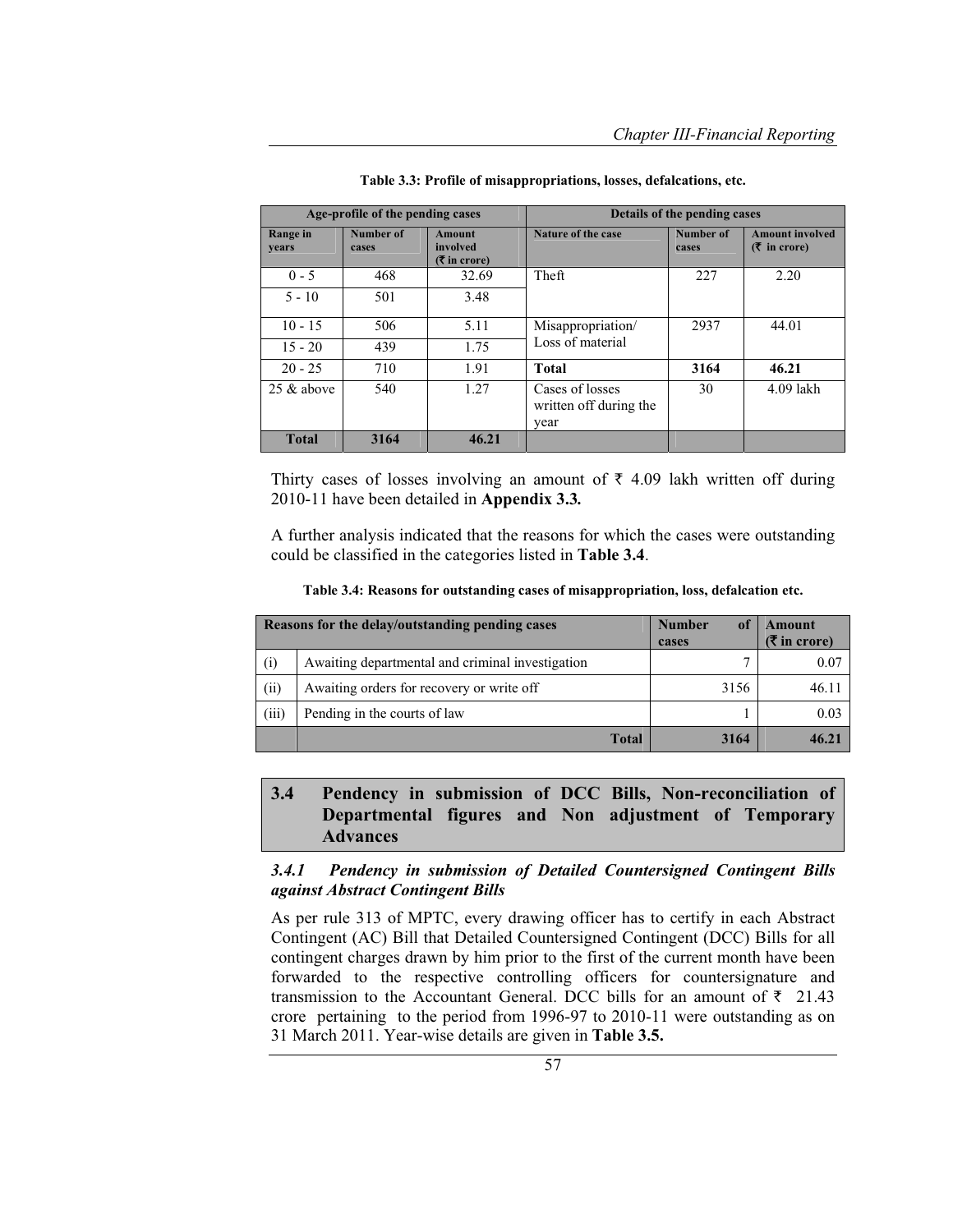|                |              | $($ ₹ in crore)                       |
|----------------|--------------|---------------------------------------|
| Sl. No.        | Year         | <b>Amount of outstanding AC bills</b> |
|                |              |                                       |
| $\mathbf{1}$   | 1996-1997    | 0.16                                  |
| $\overline{c}$ | 1997-1998    | 0.03                                  |
| 3              | 1998-1999    | 2.42                                  |
| $\overline{4}$ | 1999-2000    | $4.28 + 4.031$                        |
| 5              | 2000-2001    | 1.70                                  |
| 6              | 2001-2002    | 0.003                                 |
| $\overline{7}$ | 2002-2003    | Nil                                   |
| 8              | 2003-2004    | Nil                                   |
| 9              | 2004-2005    | $4.60^{2}$                            |
| 10             | 2005-2006    | $2.74^{2}$                            |
| 11             | 2006-2007    | $0.03 + 0.25^2$                       |
| 12             | 2007-2008    | 0.01                                  |
| 13             | 2008-2009    | 0.007                                 |
| 14             | 2009-2010    | 0.02                                  |
| 15             | 2010-2011    | 1.15                                  |
|                | <b>Total</b> | 21.43                                 |

| Table 3.5 : Pendency in submission of Detailed Countersigned Contingent |
|-------------------------------------------------------------------------|
| <b>Bills against Abstract Contingent Bills</b>                          |

Department-wise pending DCC bills for the years up to 2010-11 is detailed in **Appendix 3.5** 

#### *3.4.2 Reconciliation of Receipts and Expenditure*

To enable Controlling Officers to exercise effective control over expenditure to keep it within the budget grants and to ensure accuracy of their accounts, the Manual of Treasury Compilation (Second Edition 2007) stipulates that the expenditure recorded in their books should be reconciled by them every month during the financial year with that recorded in the books of the Accountant General. Even though non-reconciliation of departmental figures is pointed out regularly in Audit Reports, lapses on the part of Controlling Officers in this regard continued to persist during 2010-11 also. Controlling Officers of 10 departments did not reconcile expenditure amounting to  $\bar{\tau}$  808.08 crore as of March 2011. Out of these, five Controlling Officers had not reconciled expenditure aggregating  $\bar{\tau}$  799.42 crore as detailed in **Table 3.6**. Major un-reconciled amounts were in respect of General Administration Department, Public Works Department and Forest Department.

<sup>&</sup>lt;sup>1</sup> *AC Bills for*  $\bar{\ell}$  4.03 crore pertaining to Major Head 2202 were destroyed in a fire accident on 29.2.2000 *and details thereof are not known.*

<sup>2</sup> *The details of AC Bills for* ` *4.60 crore ,*` *2.74 crore and* ` *0.25 crore pertaining to Major Head 2070 (State Protocol Officer) are not available due to the seizure of records by Investigating Agency in an embezzlement case.*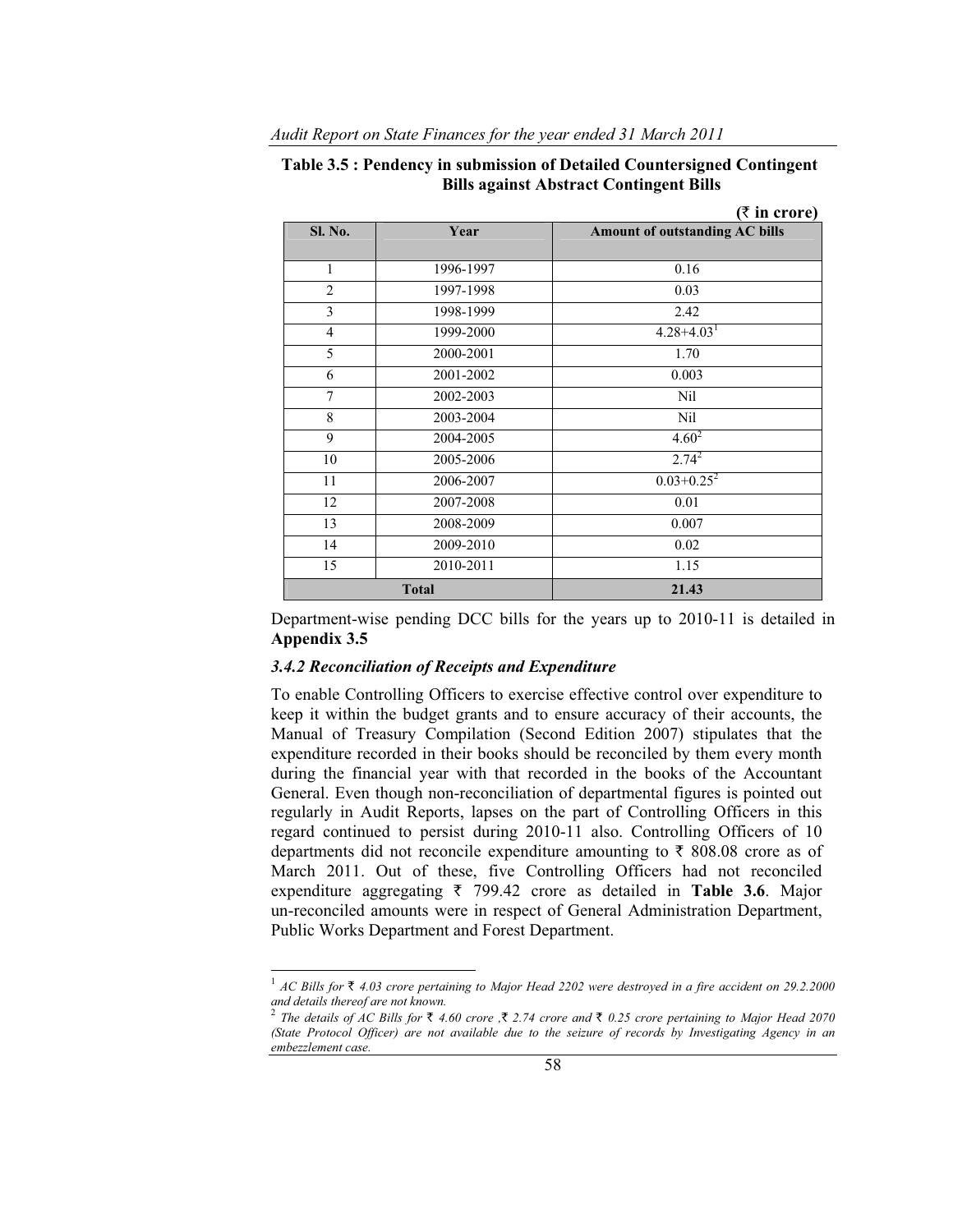#### **Table 3.6: List of Controlling Officers under whom amounts exceeding**  ` **10 crore in each case remained un-reconciled during 2010-2011**

|                  |                                                              | $(3\overline{5})$ in crore)  |
|------------------|--------------------------------------------------------------|------------------------------|
| Sl. No.          | <b>Controlling Officers</b>                                  | <b>Amount not reconciled</b> |
| 1.               | Secretary, General Administration Department, Bhopal         | 327.91                       |
| 2.               | Secretary, Law and Legislative Affairs Department,<br>Bhopal | 25.99                        |
| 3.               | Commissioner, Indore                                         | 10.22                        |
| $\overline{4}$ . | Chief Engineer, Public Work Department, Bhopal               | 262.23                       |
| 5.               | Chief Principal Forest Conservator, Bhopal                   | 173.07                       |
|                  | <b>Total</b>                                                 | 799.42                       |

All the Drawing and Disbursing Officers are required to reconcile the receipts of the Government with the figures accounted for by the Accountant General. Such reconciliation had been completed for  $\bar{\tau}$  17,698 crore (34 *per cent* only) against the total non-debt receipts of  $\bar{\tau}$  52,257 crore of the Government during the year 2010-2011*.*

#### *3.4.3 Non-adjustment of temporary advances*

Drawing and Disbursing Officers (DDOs) draw temporary advances for the purpose of meeting contingent expenditure either on the authority of standing orders or specific sanctions of the State Government. According to the State Finance Departments' instruction (October 2001), temporary advances taken by Government employees for tours or contingent expenditure should be adjusted within three months or at the end of financial year, whichever is earlier. Otherwise interest as per the interest rate on fixed deposits of State Bank of India should be charged from the responsible employee/officer.

As per information available in Inspection Reports of DDOs audited during April 2011 to September 2011 and provided by the various departments (to the extent available) revealed that as of 31 March 2011, 2463 advances aggregating  $\bar{\tau}$  9.43 crore were pending for adjustment by DDOs in their records. Reasons for nonadjustment of temporary advances for periods ranging from one year to more than 10 years had not been intimated by the concerned departments. Age-wise analysis of advances pending is given in **Table 3.7.**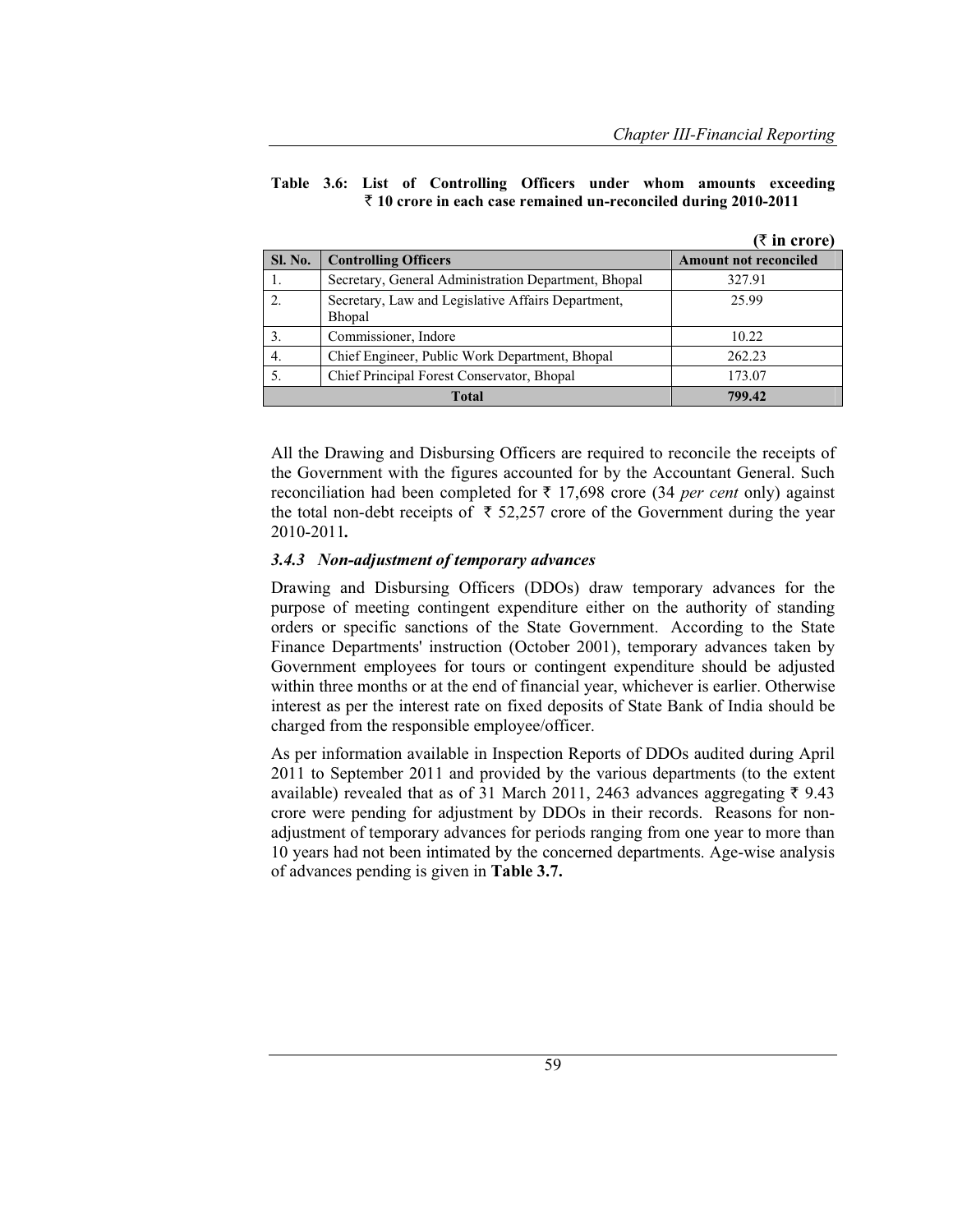| SI.                     | <b>Pendency</b>                              | No. of          | <b>Amount</b>          |
|-------------------------|----------------------------------------------|-----------------|------------------------|
| N <sub>0</sub>          |                                              | <b>Advances</b> | $(\bar{\tau}$ in lakh) |
|                         | More than 10 years                           | 278             | 9.84                   |
| 2                       | More than five years upto 10 years           | 225             | 11.76                  |
| 3                       | More than one years but less than five years | 682             | 322.63                 |
| Less than one year<br>4 |                                              | 1278            | 598.61                 |
| <b>Total</b>            |                                              | 2463            | 942.84                 |

**Table 3.7 : Age wise analysis of advances pending** 

#### *3.4.4 Delay in Rendition of Accounts*

There was average delay of four to seven days in rendition of accounts by Treasury, Public Works Divisions and Forest Division to the Accountant General. Timely rendition of accounts may be ensured by the Treasury as well as concerned departments to avoid delay in compilation of accounts*.*

### **3.5 Personal Deposit Accounts**

Personal Deposit (PD) accounts are created in Public Account by debit to the Consolidated Fund of the State and should be closed at the end of the financial year by minus debit to the relevant service heads. There were 812 PD accounts (Government: 806, Semi Government: 06) having balances of  $\bar{\tau}$  2,062.78 crore as of 31 March 2011 in 55 District Treasuries. Of these, 315 PD accounts with balances of  $\bar{\tau}$  267.12 crore, had no transactions during 2010-11. The closing balances in the PD accounts indicated that the administrators had not followed the provisions of MPTC PART I Sub-Rule 543 regarding closing of PD accounts by minus debit to the relevant service heads before closing of the financial year.

According to Rule 6 of Madhya Pradesh Financial Code (MPFC) Part 1 Government money drawn from the treasury should not be kept outside Government Account. No money should be drawn from the treasury unless it is required for immediate disbursement as per Madhya Pradesh Treasury Code (MPTC) Part 1 Sub Rule 284. As per Finance Department instructions (February 2009) all bank accounts were to be closed by 28 February 2009 and amount transferred to Government Accounts. No PD account is to be continued without the approval of the Finance Department. Further, Government Instructions 2 (A to D) below as per Sub Rule 543 of MPTC Part-1, the closing balance as per Treasury records and official records should be reconciled by the Administrator of PD account at the end of financial year and plus and minus memorandum prepared every month for submission to Accountant General (A&E).Test check of records (March and July 2011) of Sub treasury Mhow and selected PD accounts revealed the following:

**(i)** Out of  $\bar{\tau}$  17.02 crore drawn from PD account 21 of Assistant Commissioner, Scheduled Tribes and Scheduled Caste Welfare, Betul during the year,  $\bar{\tau}$  17 crore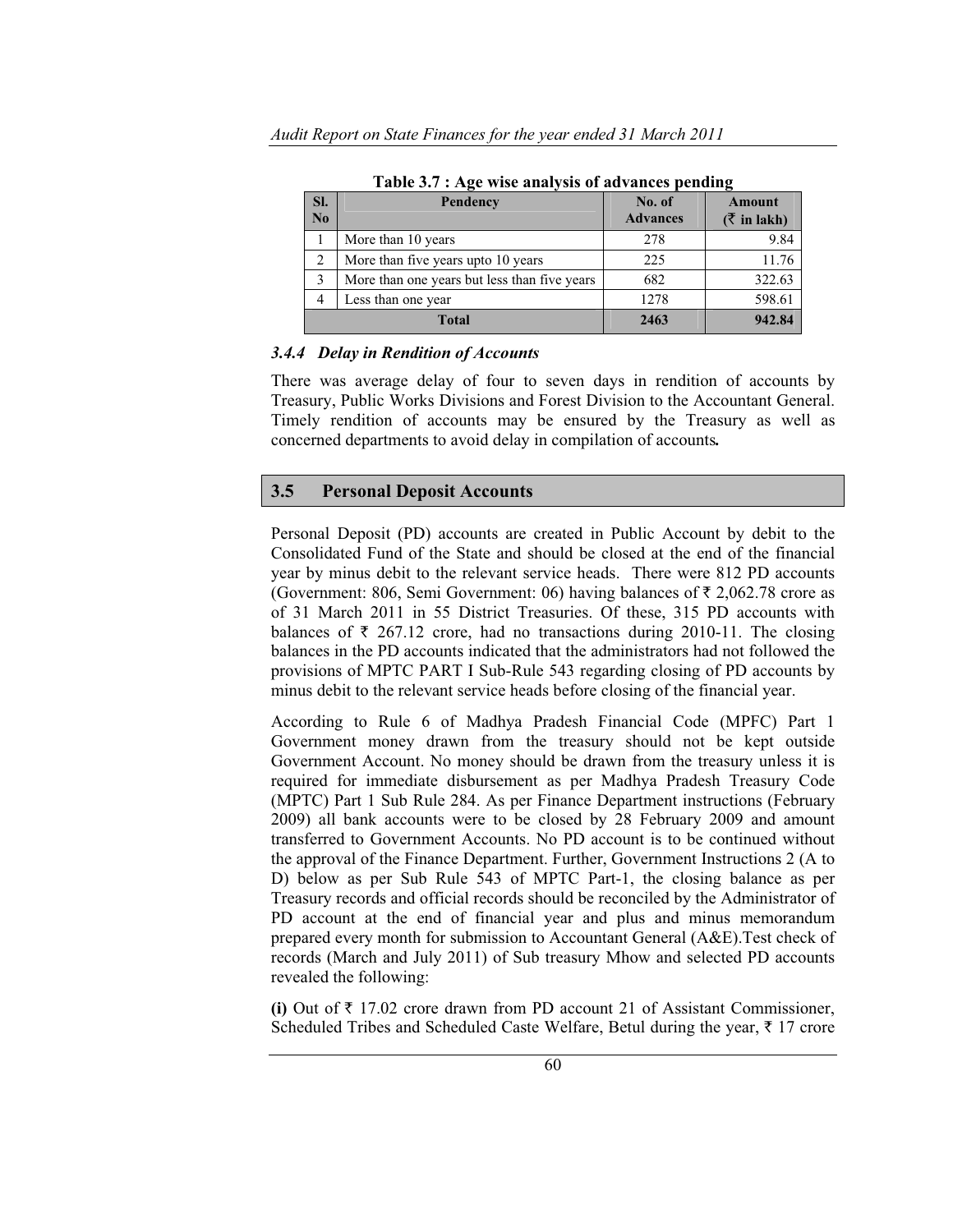were transferred to SBI current account of Assistant Commissioner, Tribal Welfare Betul during 2010-11, in contravention of Finance Department instructions (February 2009) and Rule 6 of MPFC Part 1. As per Cash Book, an amount of  $\bar{\tau}$  16.15 crore ( $\bar{\tau}$  15.83 crore in bank account and  $\bar{\tau}$  0.32 crore in PD account) was still lying unutilised as on 31 March 2011. Further, there was a difference of  $\bar{\tau}$  10.47 crore in Deposit with Bank account (Cash Book:  $\bar{\tau}$  15.83) crore, Bank records:  $\bar{\tau}$  26.30 crore) and  $\bar{\tau}$  16 lakh in PD account (Treasury:  $\bar{\tau}$  49 lakh, Cash Book:  $\bar{\tau}$  33 lakh). These indicated that the Administrator of PD account had not reconciled the balances. The Department stated (July 2011) that the amount was drawn from the PD account for the payment to construction agencies but due to non receipt of bills and valuation of the works full payment could not be made and the amount was kept in Bank account. The balances will be reconciled with the Bank as well as Treasury. The reply is not tenable as the Department has not followed the Finance Department's instructions and rules regarding reconciliation of balances with the treasury records, closing of PD account and transferring of funds to Bank account. The matter was referred to Government (August 2011), reply had not been received (September 2011).

**(ii)** As of 31 March 2011, a balance of  $\bar{\tau}$  161.93 crore was lying in PD accounts of five LAOs<sup>3</sup> either for disbursement of compensation to the awardee or to refund to the Government institutions. The PD accounts were neither closed at the end of the financial year nor approval to their continuance from the Finance Department obtained. No scheme-wise detail of funds lying in the PD account was made available to audit by the LAOs. There was difference of  $\bar{\tau}$  22.54 crore in the balance of PD account as of 31 March 2011 in respect of four  $LAOS<sup>4</sup>$ between the figures as per cash book and Treasury records which indicated that the Administrator has neither followed the instructions regarding reconciliation of balances with Treasury records nor submitted plus and minus memorandum to the Accountant General (A&E). Department stated that process of reconciliation of difference would be made in future.

A cheque amounting to  $\overline{\tau}$  39.90 crore was issued by LAO, Khandwa during 2010-11 in favour of Branch manager, Bank of India, Branch Mundi from PD account G-14 with the instructions to make payment as per awardees list after opening of Bank accounts of the awardees. No records relating to disbursed amount to awardees, balance lying for disbursement and reasons for non-disbursement were made available to audit. The factual position relating to the amount of  $\bar{\tau}$  39.90 crore could therefore not be ascertained in audit. The matter was referred to Government (August 2011), reply had not been received (September 2011).

**(iii)** A PD Account was opened in 2006-07 in favour of Director, Institute of Animal Health and Veterinary Biologicals (Jaivik Utpad Sansthan) Mhow, Indore.

<sup>3</sup> *LAO Barwani (*` *2.00 crore), LAO Dhar (*` *58.90 crore), LAO Bhikangaon, Khargone (*` *3.14 crore), LAO Khandwa* (₹ 36.09 crore) and District LAO Chhatarpur (₹ 61.80 crore)

*LAO Dhar (*` *11.53 crore), LAO Bhikangaon, Khargone (*` *0.09 crore), LAO Khandwa (*` *5.91 crore) and District LAO Chhatarpur (*` *5.01 crore)*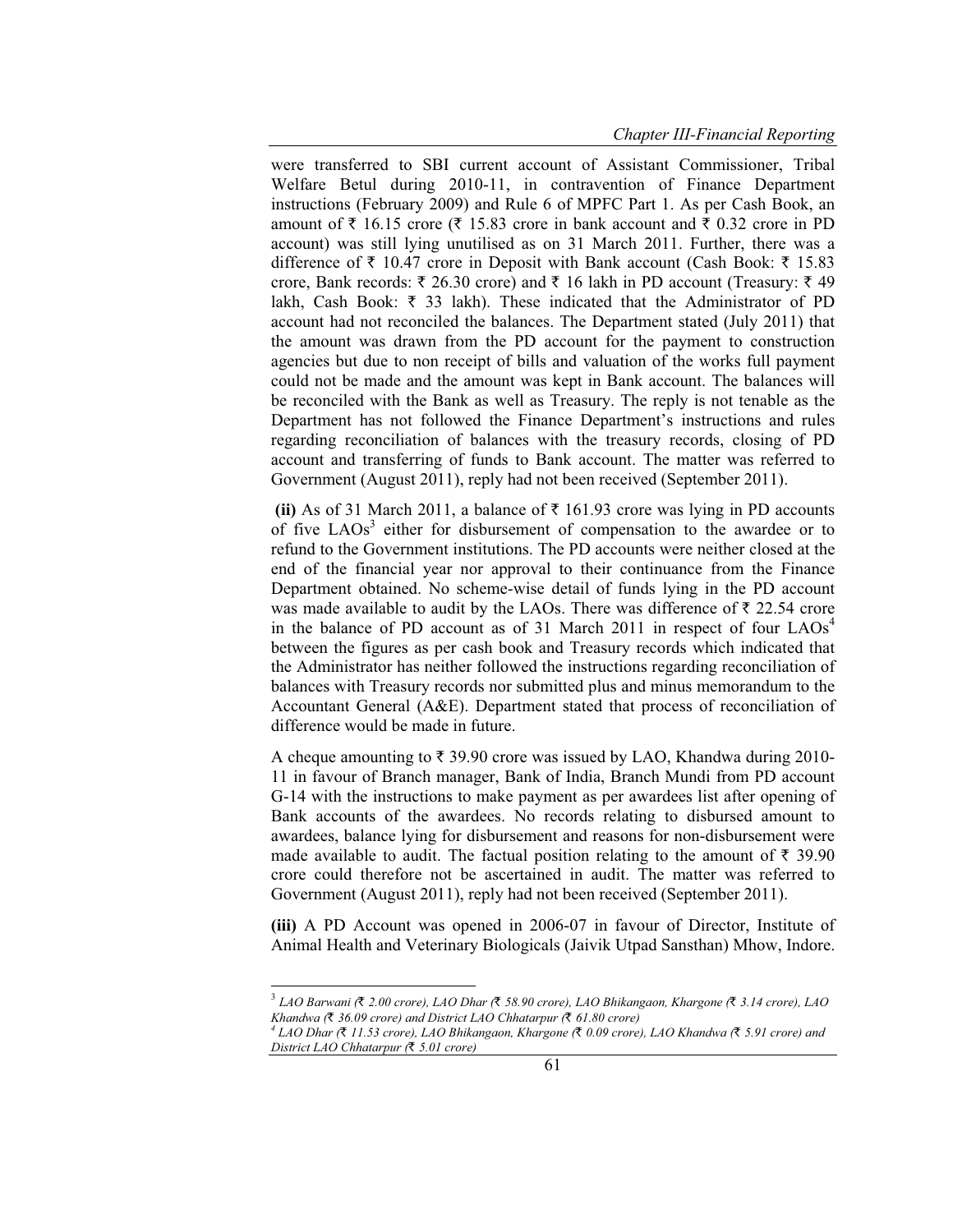During 2006-07 to 2008-09,  $\bar{\tau}$  12.37 crore were deposited in PD account. Out of  $\bar{\tau}$  12.37 crore deposited during 2006-09, only  $\bar{\tau}$  0.49 crore (4 *per cent*) were utilised leaving a balance of  $\bar{\tau}$  11.88 crore in PD account as of July 2011. This resulted in blockage of funds of  $\bar{\tau}$  11.88 crore and transfer of funds to PD account by exhibiting as a final expenditure in respective year accounts, was in violation of provisions of subsidiary rule 284 of MPTC Vol. I according to which no money should be drawn from the treasury unless required for immediate disbursement. The PD account was not closed at the end of the each financial year as per provisions of Rule 543 of MPTC Part I. The matter was referred to the Government (August 2011). The Director accepted the facts and stated (August 2011) that matter regarding continuance of PD account is under correspondence with the Director, Veterinary Services, Madhya Pradesh, Bhopal and the Finance Department.

**(iv)** Out of  $\bar{\tau}$  6.80 crore released in 2005-07 for the Special Assistance Scheme-6875-Eri sericulture and development scheme under Grant no. 56, unspent balances of  $\bar{\tau}$  2.28 crore was lying in PD account 38 of Director Sericulture, Bhopal as of 31 March 2011 since 2008-09. Apart from this  $\bar{\tau}$  73 lakh were also lying unspent with the districts ( $\bar{\tau}$  42 lakh) and M.P. Silk Federation Bank account  $($   $\bar{\tau}$  31 lakh). Assistant Director, Sericulture stated (July 2011) that letter has been issued (July 2009) to the Principal Secretary, Rural Industries Department, Bhopal for permission to refund of above amount. The reply is not tenable as the amounts were still remaining unspent (July 2011) and PD account as well as Bank account was not closed. Thus, it resulted in blockade of funds of  $\bar{\tau}$  3.01 crore since 2008-09 and non-compliance to provisions of Sub Rule 284 and 543 of MPTC Part-I.

## **3.6 Conclusion**

Forty two thousand two hundred four utilisation certificates in respect of grants for an aggregate amount of  $\bar{\tau}$  16,286.97 crore were awaited from grant sanctioning authorities. There was delay of 12 to 24 months and above, in submission of accounts by 47 autonomous bodies affecting their transparency and accountability. The Government's compliance towards disposal of cases of losses, misappropriations, etc. amounting to  $\bar{\tau}$  46.21 crore was deficient. Detailed Contingent bills for an amount of  $\bar{\tau}$  21.43 crore against Abstract Contingent bills for the period 1996 to 2011 were awaited.  $\bar{\tau}$  2,063 crore were retained in 812 Personal Deposit accounts as at the end of March 2011 in violation of the provisions of Madhya Pradesh Treasury Code. Non-reconciliation of expenditure amounting to  $\bar{\tau}$  808 crore in respect of Controlling Officers of ten departments and 66 *per cent* of the total non-debt receipt of  $\bar{\tau}$  52,257 crore was also noticed. All these deficiencies reflected lack of internal controls in the departments and ineffective governance by the Government.